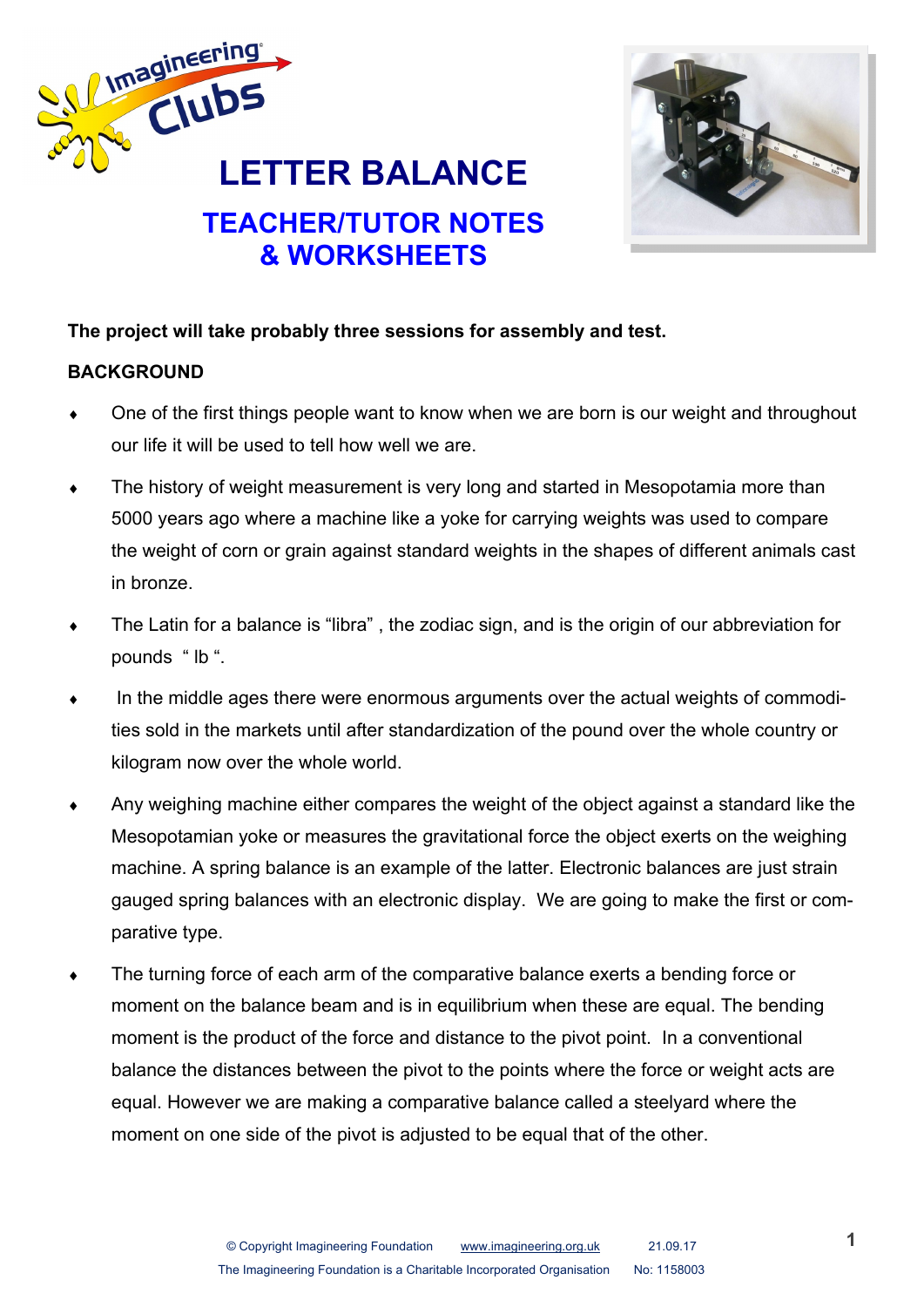



**The balance gives a very good example of a mathematical equation where the moments on each arm are equal so :-**



**Aa = Bb**



To make the balance work, we have to obtain equilibrium when there is nothing on the scale pan and the jockey weight is in the zero position (ie. close to the pivot) and this position is then marked on the paper scale. The 100 gram position is then marked on the scale using 14 two penny pieces which weigh almost exactly 100 grams.

Measure the distance between the zero and the 100gram mark and then divide by 5 and marking the beam with 4 equidistant marks to give the 20, 40, 60, and 80 gram positions.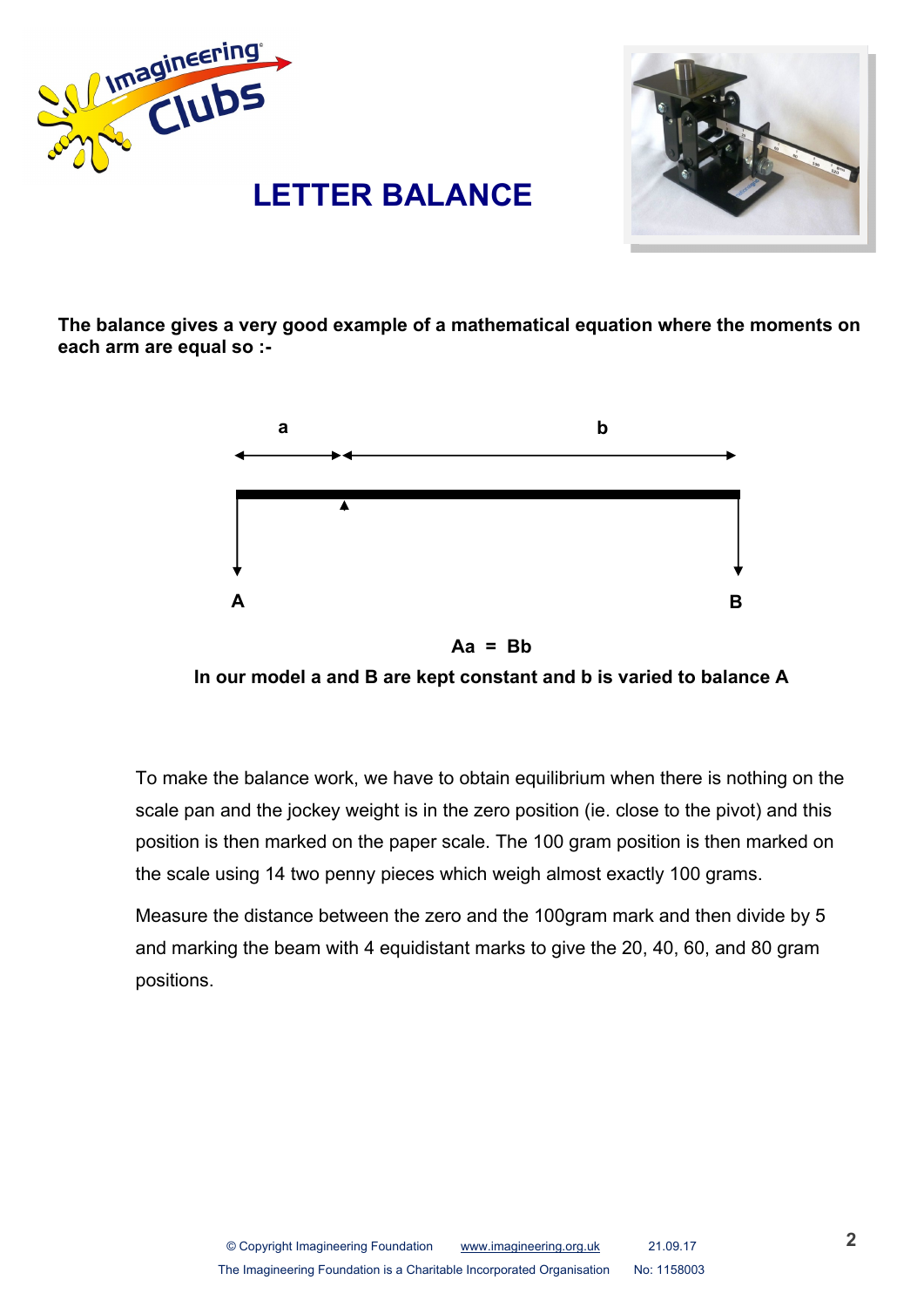



# **KIT CONSTRUCTION:**

# **Session 1**

#### **Blackboard**

- 1. Two different types of weighing machine spring balance (or strain-gauged spring) and beam balance.
- 2. See-saw with weights at different distances from the pivot is practical example of beam balance.
- 3. Concept of 'moment' that is weight x distance from the pivot.
	- The beam balance is in equilibrium when the moments are the same.
- 4. Analogy with mathematical equations both sides of the equation are equal when in balance.
- 5. Decimals the beam chould be divided into tenths between the gram divisions.

#### **Practical**

- 1. Check parts
- 2. Fit the pivot bearings using the 6mm setscrew, washers and nut.
- 3. Worksheet.

# **Session 2**

#### **Blackboard**

- 1. Revision of session 1
- 2. Pivots these must be sharp and sit on the steel washers to allow free movement.

### **Practical**

- 1. Assemble the base, its struts and the link. A bit of trial and error is necessary to get the wires through the struts and link. When the wire is in both struts and link use the plugs to stop the wires from coming out.
- 2. Fit beam to the base struts.
- 3. Fit the struts to the letter pan

# **Session 3**

# **Blackboard**

- 1. Revision of session 1.
- 2. Calibration use of standards reference to the National Physical Laboratory standard.

#### **Practical**

- 1. Turn the balance upside down with the letter pan facing downwards and assemble to the beam.
- 2. Insert the wire into the letter pan struts and link and finish by fitting the plugs to prevent the wire from coming out.
- 3. Fit the scale paper, mark the zero and 100gram positions..
- 4. Divide the spaces between the 20 gram divisions and mark with pencil.
- 5. Test weigh small objects.
- 6. Competition for most accurate balance.